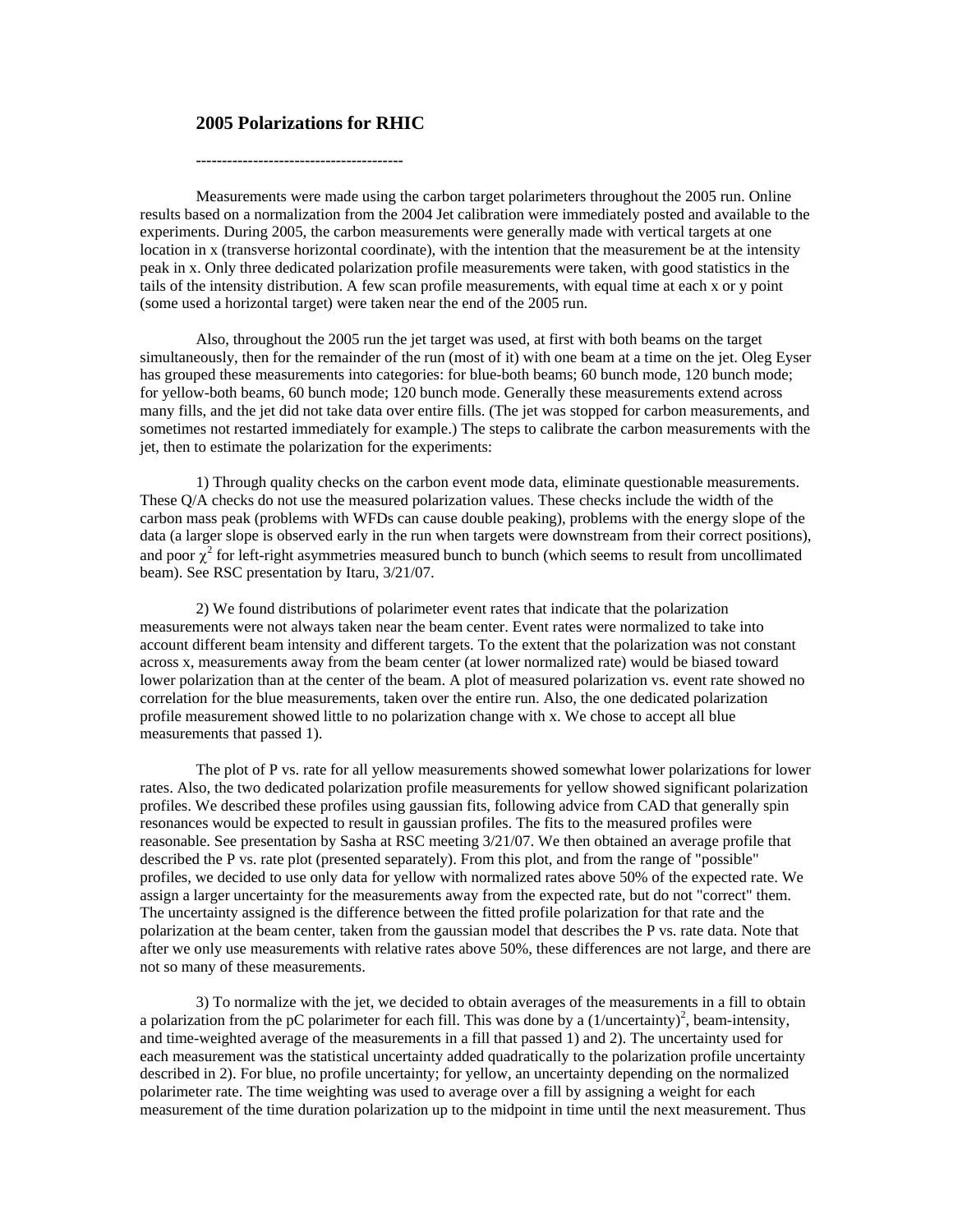the measurements significantly lower rate than the expected rate contribute less to the average polarization of that fill.

The uncertainty for the fill polarization is a quadratic sum of the statistical uncertainty from the above approach to obtain the average fill polarization, the contribution from observed fluctuations in the energy correction which affects the polarization (1.5% in blue and 1.7% in yellow, in  $\Delta P/P$ ), an uncertainty due to polarization profile (4.3% for blue and 5.7% for yellow in ∆P/P), and an uncertainty that depends on the number of measurements in the fill that were taken away from the beam center. For the latter, blue had no uncertainty for this (no observed polarization profile), and the yellow uncertainty was taken as the difference in fill polarization correcting for these off-center measurements vs. not correcting for them (note: we do not correct the polarizations; this is a method to obtain the uncertainty only). In this way, fills with off-center measurements have larger uncertainties.

4) The  $P_{pC_{n}}$  fill values were averaged for the jet measurement periods. The weighting was done by the number of jet events for each fill. The average polarizations for three distinct jet measurement periods are then calculated using fill by fill polarization averages ( $P_{pC}$ \_fill) derived by the procedure 3). The average  $P_{pC}$ -fill are weighted by the duration of the jet operation of each fill. If the jet operated for only a small fraction of the fill duration, then the  $P_{pC}$ -fill of the fill will contribute less to the average polarization of the given jet measurement period.

5) With the estimate of the polarization measured by the vertical target at the center of the beam for a jet measurement period, we then needed to obtain an intensity-weighted average for the polarization, averaged over the x distribution of the beam, in order to compare with the jet measurement. This requires the x polarization profile. Because the vertical target automatically takes an intensity-weighted average over any y polarization profile, the required average is only for the x dimension. Here we use the profiles fitted to the P vs. rate plots, with uncertainties estimated from these fits. This correction is  $P_{pC\_{\text{avg}}} = P_{pC} x$  $C_{1X}$ , with different  $C_{1X}$  and uncertainty for blue and yellow. This is described separately. The subscript Iavg refers to averaging over the beam intensity distribution, and subscript 1X refers to weighting by the intensity to the power 1, in the x dimension. This correction is referred to as "profile for  $A_N$ " and these are global uncertainties. These are 0.5% for blue and 2.2% for yellow, in  $\Delta A_N/A_N$ .

6) The agreement between the 2004 and 2005 jet calibrations is good, as described by Itaru in the RHIC Spin Collaboration meeting of 3/21/07. The results are presented as the new analyzing power and uncertainties for the pC measurements, separately for blue and yellow. (There are global uncertainties for the background and molecular fraction for the jet measurements of the beam polarization, the same and completely correlated for blue and yellow. The calibration is separate and independent for blue and yellow polarimeters, as are the statistical errors and profile uncertainties.)

$$
A_N^{\text{blue2005}} = A_{N2004} \times (1.01 \pm 0.031 \pm 0.029 \pm 0.005)
$$
  

$$
A_N^{\text{yellow2005}} = A_{N2004} \times (1.00 \pm 0.028 \pm 0.029 \pm 0.022) \text{ for a), b), c}
$$

a) statistical uncertainty from the jet measurement (independent for blue and yellow)

b) systematic uncertainty for jet measurement (correlated for blue and yellow)

c) systematic uncertainty from x profile uncertainty, independent for blue and yellow

7) The last step is to obtain luminosity-weighted polarizations for the experiments. This starts with the pC measurements for each fill, calibrated for 2005,  $P_{pC}$ . These are calibrated measurements taken with the vertical targets. Therefore, we must first remove the possible y polarization profile, then re-weight by the beam intensity squared (actually by  $I_{blue}$  x  $I_{yellow}$ ). This is described separately. The form is

 $P_{expt} = (P_{pC}/C_{1Y})$  x  $C_{2X}$  x  $C_{2Y}$ , approx =  $P_{pC}$  x  $C_{2X}/C_{2Y}$ .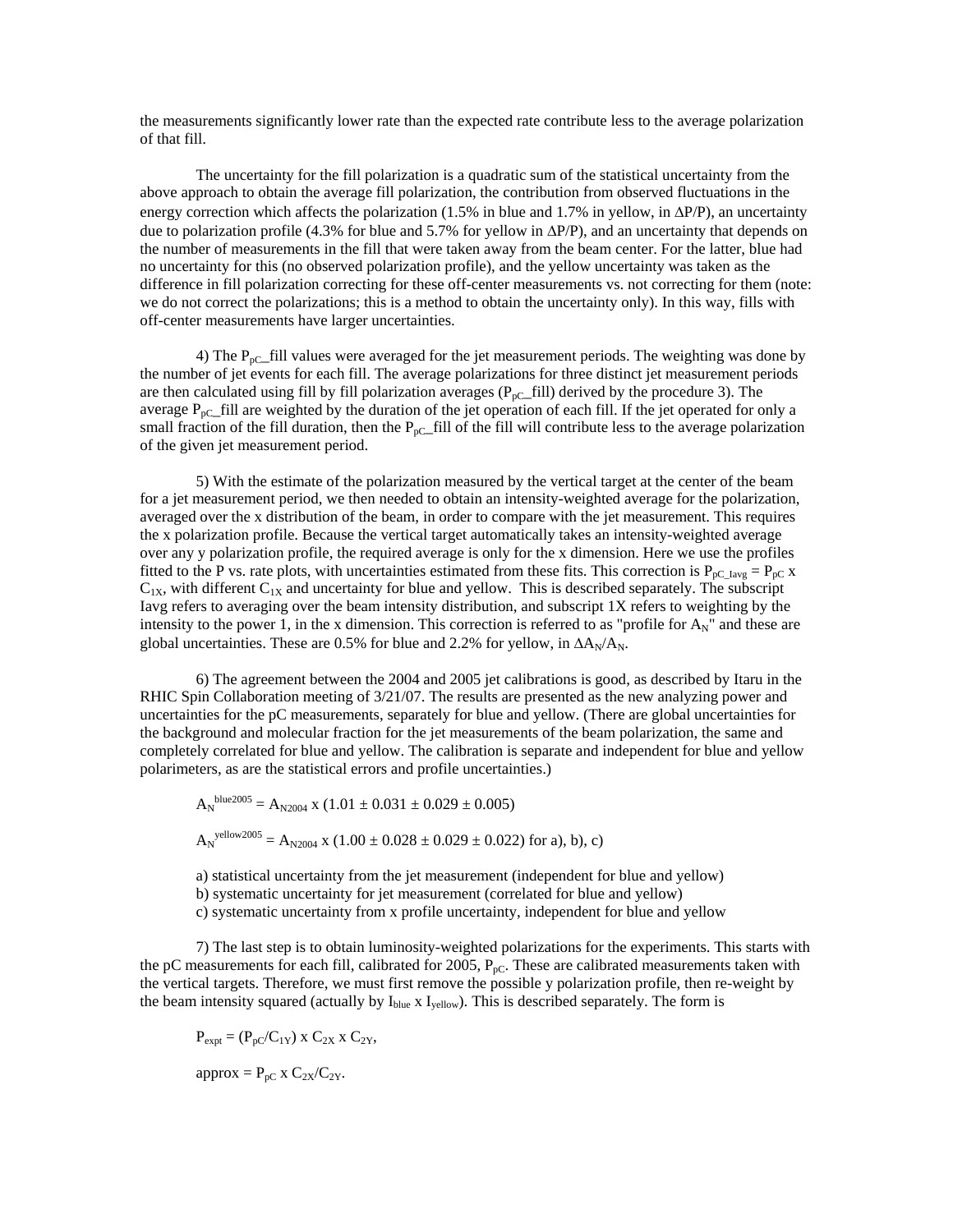$C_{1Y}$  removes the y polarization profile, and  $C_{2X}$  and  $C_{2Y}$  weight the X and Y dimensions by intensity<sup>2</sup>. These factors are  $C_1 = 1/\sqrt{1 + R^2}$  and  $C_2 = 1/\sqrt{1 + 1/2 R^2}$ , with  $R = \sigma(I) / \sigma(P)$ .  $\sigma(I)$  is the gaussian width of the intensity profile, and  $\sigma(P)$  is the gaussian width of the polarization profile. X and Y refer to the horizontal transverse and vertical profiles. We see in the approximation that if the X and Y profiles are the same, there is no correction necessary. This is what we use: our best estimate is that the x and y profiles are the same.

We only have a few measurements with horizontal targets, scans over the y profile. We do not have a P vs. rate plot for representative measurements over the 2005 run. The profiles that we have, from near the end of the run, show a moderate polarization profile in y for blue and yellow, similar to the fit for the yellow x profile for the run. We have assigned an uncertainty for the y profile that corresponds to the largest uncertainty seen in yellow, for both the blue and yellow y profile. For the uncertainty of the x profile, we use the result described earlier in 5). The result is the largest uncertainties, for "profile for experiment polarization" of 4.0% for blue and 4.1% for yellow. These are global uncertainties, and the uncertainties are uncorrelated.

8) We report to the experiments the fill polarizations as measured with the vertical carbon targets, calibrated for 2005, separately for the STAR and PHENIX/BRAHMS colliding bunches. We also report fill-to-fill uncertainties which are uncorrelated. Finally we report the correction factor to weight the polarizations by luminosity, with its uncertainty (this factor is 1.0). This uncertainty is global and uncorrelated between blue and yellow. The calibration  $A_N$  includes global correlated and uncorrelated uncertainties (see 6). These are presented in separate tables.

An example to obtain the polarization for a set of fills from the distributed tables:

$$
P = \Sigma\text{(fills)} [P_{\text{fill}} / (\sigma_{\text{tot}}^2)] / \Sigma\text{ (fills)} [1 / (\sigma_{\text{tot}}^2)]
$$

The uncertainty is

$$
\Delta P = \Delta P_{\text{fills}} \pm P \text{ x } (\Delta_{\text{Jet}}^{\text{stat}} \pm \Delta_{\text{profile}} A_{\text{N}} \pm \Delta_{\text{profile}} \exp tP + \text{-- }\Delta_{\text{Jet}}^{\text{syst}}).
$$

Uncorrelated errors: ΔP<sub>fills</sub>

 $\Delta_{\rm Jet}^{\rm stat}$  (3.1% blue, 2.8% yellow)

 $\Delta_{\text{profile}}$  A<sub>N</sub> (0.5% blue, 2.2% yellow)

 $\Delta_{\text{profile}}$  exptP (4.0% blue, 4.1% yellow)

Fully correlated errors (between blue and yellow):

 $\Delta_{\rm Jet}^{\rm syst}$  (2.9%)-this includes background in the jet measurement (2.1%) and the uncertainty of the unpolarized molecular fraction of the jet (2.0%).

The global relative polarization uncertainties for each beam are

$$
\Delta P_{blue} / P_{blue} = \text{sqrt} (3.1^2 + 0.5^2 + 4.0^2 + 2.9^2)
$$
  
= sqrt(5.1<sup>2</sup> (uncorrelated with yellow) + 2.9<sup>2</sup> (fully correlated))  
= 5.9%  

$$
\Delta P_{yellow} / P_{yellow} = \text{sqrt} (2.8^2 + 2.2^2 + 4.1^2 + 2.9^2)
$$

 $=$  sqrt( 5.4<sup>2</sup> (uncorrelated with blue) + 2.9<sup>2</sup> (fully correlated))